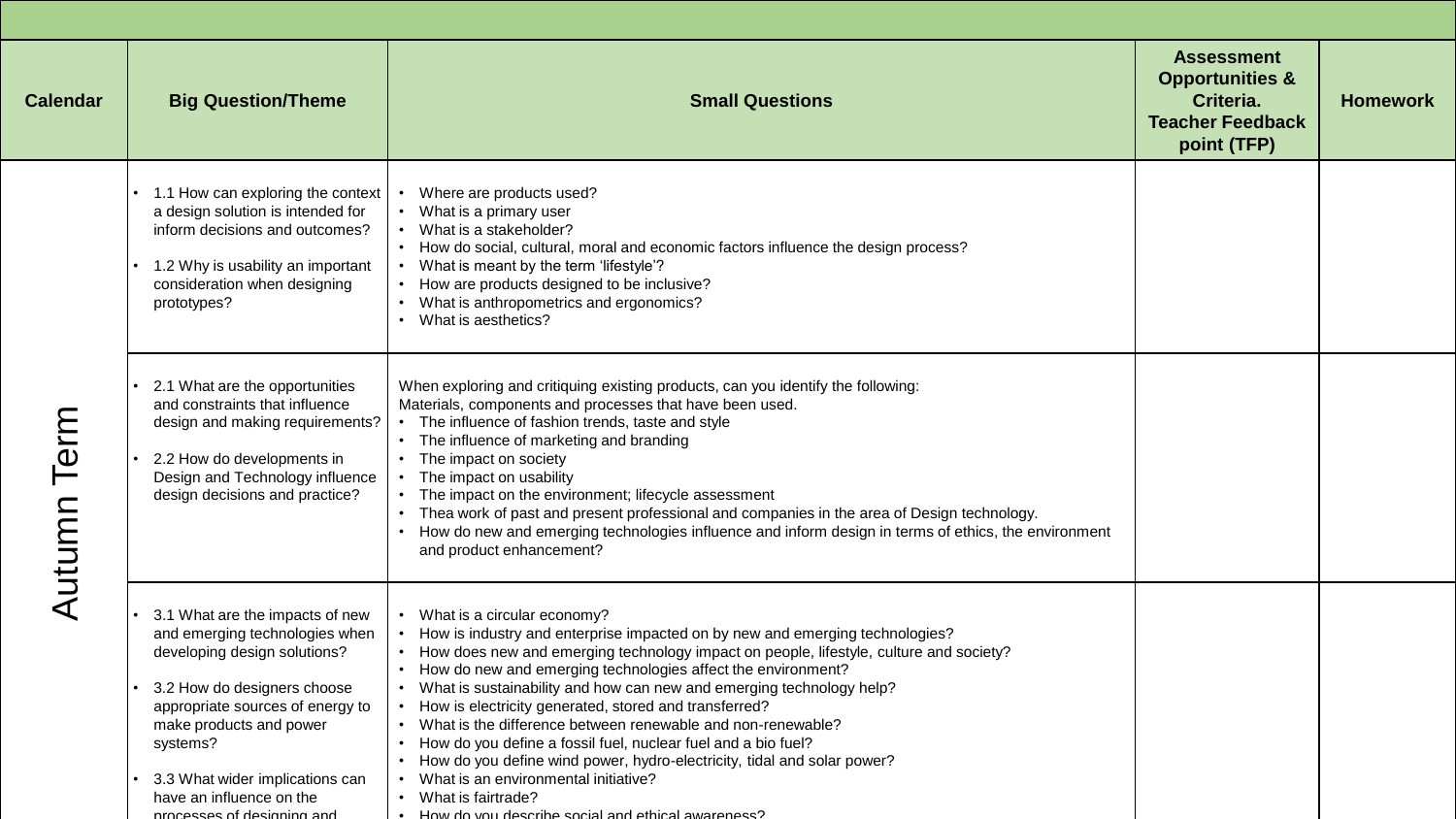| <b>Calendar</b> | <b>Big Question/Theme</b>                                                                                                                                                                                         | <b>Small Questions</b>                                                                                                                                                                                                                                                                                                                                                                                                                                                                                                                                                                                                                                                                                                                                                                                                                                                                                                                                                                                                                                                                                                                                                                                                                                                                                                                                                                                                                                                                                                                                                                                                                                                                                                                                                                                                                                                                                          | <b>Assessment</b><br><b>Opportunities &amp;</b><br>Criteria.<br><b>Teacher Feedback</b><br>point (TFP) | <b>Homework</b> |
|-----------------|-------------------------------------------------------------------------------------------------------------------------------------------------------------------------------------------------------------------|-----------------------------------------------------------------------------------------------------------------------------------------------------------------------------------------------------------------------------------------------------------------------------------------------------------------------------------------------------------------------------------------------------------------------------------------------------------------------------------------------------------------------------------------------------------------------------------------------------------------------------------------------------------------------------------------------------------------------------------------------------------------------------------------------------------------------------------------------------------------------------------------------------------------------------------------------------------------------------------------------------------------------------------------------------------------------------------------------------------------------------------------------------------------------------------------------------------------------------------------------------------------------------------------------------------------------------------------------------------------------------------------------------------------------------------------------------------------------------------------------------------------------------------------------------------------------------------------------------------------------------------------------------------------------------------------------------------------------------------------------------------------------------------------------------------------------------------------------------------------------------------------------------------------|--------------------------------------------------------------------------------------------------------|-----------------|
| Spring Term     | 4.1 (maths & science) How<br>can design solutions be<br>communicated to<br>demonstrate their suitability to<br>a third party?<br>4.2 How do designers source<br>information and thinking when<br>problem solving? | • How do you draw in 2d and 3d?<br>What are the benefits are drawing in 2d and 3d?<br>• How do you annotate 2d and 3d sketching?<br>• What is an exploded drawing, where are they used and how do you draw one?<br>What is mathematical modelling?<br>• What is flowchart, how do they work and how do you develop one?<br>• What is user centred design<br>• What is meant by systems thinking when solving problems?<br>Why is it important to collaborate to gain specialist knowledge from across subject areas when delivering<br>solutions in design and manufacturing industries.                                                                                                                                                                                                                                                                                                                                                                                                                                                                                                                                                                                                                                                                                                                                                                                                                                                                                                                                                                                                                                                                                                                                                                                                                                                                                                                        |                                                                                                        |                 |
|                 | 5.1 What are the main<br>categories of materials<br>available to designers when<br>developing design solutions?                                                                                                   | Do you have an understanding of papers and boards in terms of:<br>• What papers are commonly used e.g. layout and cartridge, different weights and coatings?<br>• What cards are commonly used e.g. carton board, bleached card and corrugated card?<br>Do you have an understanding of boards/sheets,<br>• What is foam board, Styrofoam and polypropylene sheet?<br>• What is meant by laminated layers e.g. reflective surfaces?<br>Do you have an understanding of natural and manufactured timbers, including:<br>• How do you define a hardwood and can you suggest possible examples?<br>• How do you define a softwood and can you suggest possible examples?<br>• Do you have an understanding of manufactured boards and can you suggest possible examples and uses?<br>Do you have an understanding of ferrous and non-ferrous metals, including:<br>• How do you define a ferrous metal and can you suggest possible examples?<br>• How do you define a non-ferrous metal and can you suggest possible examples?<br>• How do you define a metal alloy and can you suggest possible examples?<br>Do you have an understanding of thermo and thermosetting polymers, including:<br>• How do you define a thermo polymer and can you suggest examples?, e.g. PET, HDPE, PVC, LDPE, PS, PP,<br>ABS, acrylic and TPE<br>• How do you define a thermosetting polymer and can you suggest examples?, e.g. silicone; epoxy resin and<br>polyester resin.<br>Do you have an understanding of textile fibres and fabrics, including:<br>• How do you define natural fibres and can you suggest examples?, e.g. cotton, wool and silk<br>• How do you define synthetic fibres and can you suggest examples?, e.g. nylon, polyester and acrylic<br>• How do you define a mixed/blended fibre and can you suggest examples?, e.g. cotton/polyester<br>• How do you define a woven, non-woven and knitted fabric? |                                                                                                        |                 |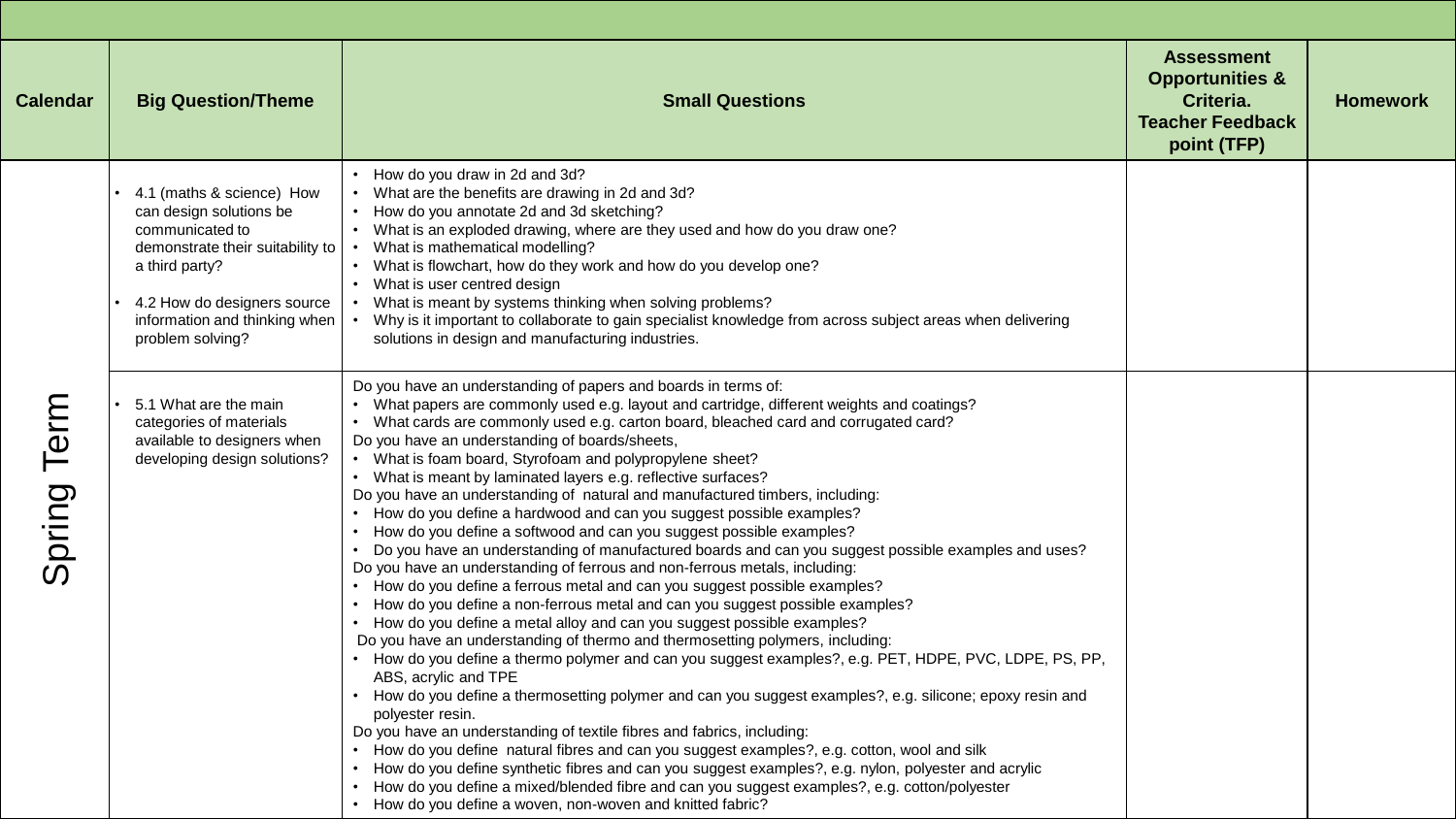| <b>Calendar</b> | <b>Big Question/Theme</b>                                                                                                                                                                                                                         | <b>Small Questions</b>                                                                                                                                                                                                                                                                                                                                                                                                                                                                                                                                                                                                                                                                                                                                                                                                                                                                                                                                                                                                                                                                                                                                                                                                                                             | <b>Assessment</b><br><b>Opportunities &amp;</b><br>Criteria.<br><b>Teacher Feedback</b><br>point (TFP) | <b>Homework</b> |
|-----------------|---------------------------------------------------------------------------------------------------------------------------------------------------------------------------------------------------------------------------------------------------|--------------------------------------------------------------------------------------------------------------------------------------------------------------------------------------------------------------------------------------------------------------------------------------------------------------------------------------------------------------------------------------------------------------------------------------------------------------------------------------------------------------------------------------------------------------------------------------------------------------------------------------------------------------------------------------------------------------------------------------------------------------------------------------------------------------------------------------------------------------------------------------------------------------------------------------------------------------------------------------------------------------------------------------------------------------------------------------------------------------------------------------------------------------------------------------------------------------------------------------------------------------------|--------------------------------------------------------------------------------------------------------|-----------------|
| Term<br>Spring  | 5.2 What factors are<br>important to consider when<br>selecting appropriate<br>materials and/or system<br>components when<br>designing?<br>5.4 Why is it important to<br>know the different<br>available forms of<br>materials and<br>components? | • What is the difference between material physical and working properties?<br>What is material density?<br>• What is material strength?<br>• What is material hardness?<br>• What is material durability?<br>What is strength to weight ratio?<br>• What is material stiffness?<br>• What is elasticity?<br>• What is meant by impact resistant?<br>• What is plasticity?<br>• How is a material resistant to corrosion when exposed to chemical and weather?<br>• What is flammability?<br>• What is absorbency<br>• What is thermal and electrical conductivity?<br>• What are the units of measurements associated with different materials and components?<br>How do you calculate costs and quantities including:<br>• Weights and sizes<br>• Lengths, sheets, pellets, reels, rolls and rods<br>Do you have an awareness of:<br>Papers and boards e.g clips, fasteners and bindings?<br>Timbers hinges e.g brackets and screws?<br>Metals e.g. bolts, rivets and hinges?<br>Polymers e.g. caps, fasteners and bolts<br>Fibres and fabrics e.g. zips, buttons and poppers?<br>System components e.g. resistors, capacitors, transistors, drivers, microcontrollers and diodes?<br>Mechanical components e.g. gears, cams pulleys, belts, levers and linkages? |                                                                                                        |                 |